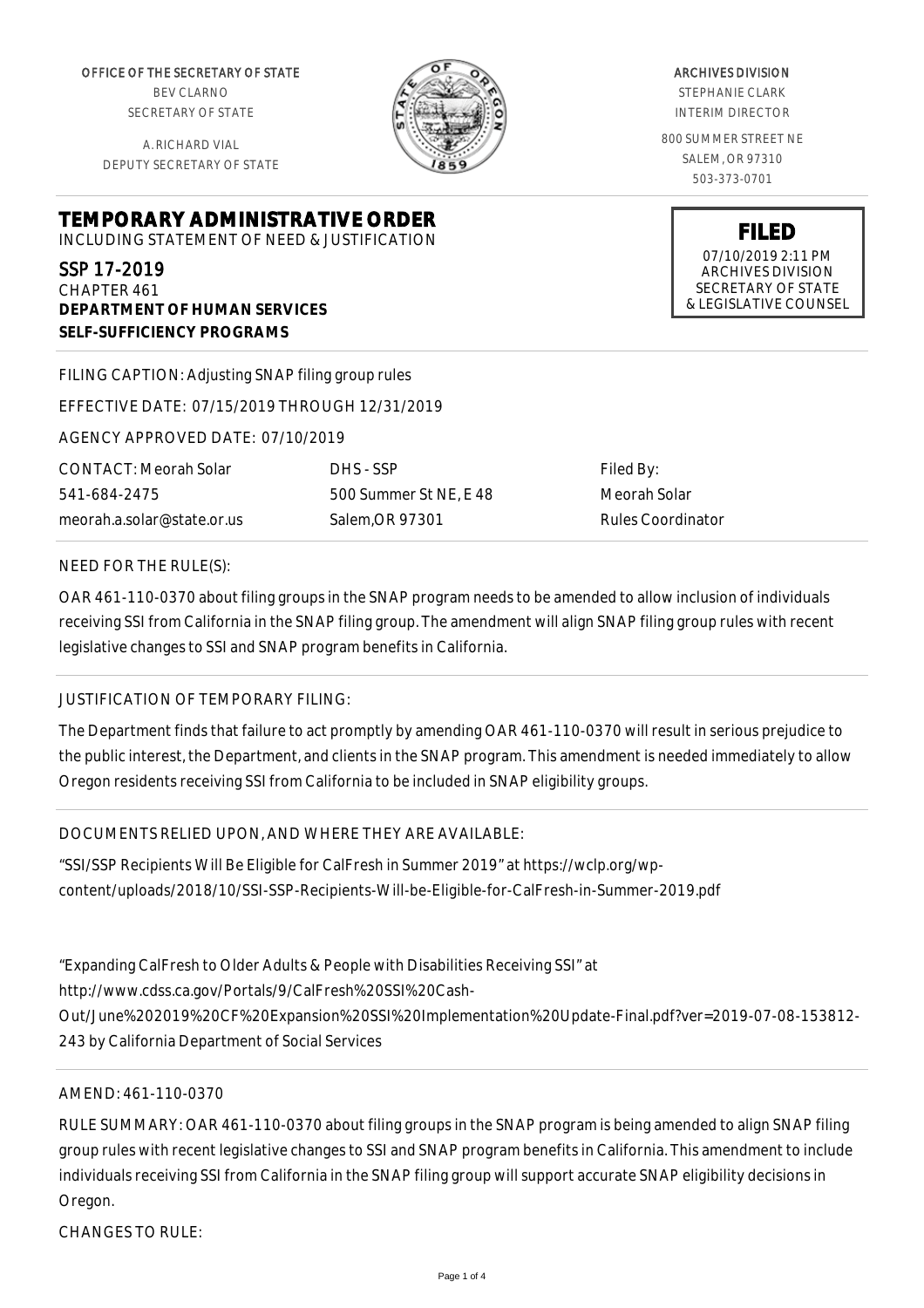461-110-0370 Filing Group; SNAP ¶

In the SNAP program:¶

(1) Except as provided in this rule, the filing group (see OAR 461-110-0370) consists of members of a household group (see OAR 461-110-0210) who choose to apply together or customarily purchase and prepare meals together.¶

(2) Except as provided in sections (3) and (8) of this rule, the following household group members must be in the same filing group, even if they do not customarily purchase and prepare meals together:¶ (a) Each spouse (see OAR 461-001-0000).¶

(b) A parent (see OAR 461-001-0000) and his or her child under age 22 living with the parent.¶

(c) A household group member and any child under age 18 who lives with and is under "parental control" of that household group member. For the purposes of this subsection, "parental control" means the adult is responsible for the care, control, and supervision of the child or the child is financially dependent on the adult. In

(3) In the following specific situations, the Department forms a filing group as indicated:¶

(a) An individual is not included in the filing group if, during the month the group applied for SNAP program benefits, the individual received SSI benefits through the state of California. This exclusion applies only in the month the group applied and, if necessary to meet notice requirements, in the month following the month the group applied.¶

(b) An individual is not included in the filing group if during the month the group applied for SNAP program benefits the individual received SNAP program benefits in another household and was not the head of household in the prior household. This exclusion applies only in the month the group applied and, if necessary to meet notice requirements, in the month following the month the group applied.¶

 $(e<sub>b</sub>)$  An elderly (see OAR 461-001-0015) individual and his or her spouse may be considered a separate filing group from others with whom the elderly individual purchases and prepares meals, if:¶

(A) The elderly individual is unable to purchase or prepare food because of a permanent and severe disabling condition; and¶

(B) The combined income of the other members of the household group does not exceed the following limit: [see attached table]¶

(4) A paid live-in attendant may choose not to be in the filing group with the recipient of the services provided, unless required by section (2) of this rule to be in the same filing group.¶

(5) An individual in foster care, the individual's spouse, and each child under age 22 living with the individual are not eligible to participate in the SNAP program independently of the care or service provider's filing group, but may be included in the provider's filing group if the provider applies for benefits.¶

(6) Unless required under section (2) of this rule, the following household group members may form a separate filing group from other members of the household group:¶

(a) A resident of an alcohol or drug treatment and rehabilitation program certified by the Department for which an employee of the facility is the authorized representative (see OAR 461-135-0550). A resident's spouse in the same facility may be in a separate filing group, but a child of a resident must be in the same filing group as the resident.¶

(b) A resident in group living (see OAR 461-001-0015).¶

(c) A resident of a public or private non-profit homeless or domestic violence shelter (see OAR 461-135-0510).¶ (d) An individual who is a resident of federally subsidized housing for the elderly, an individual with a disability, or blind recipient of benefits under Title I, II, X, XIV, or XVI of the Social Security Act.¶

(7) A member of the household group who pays the filing group for room and board (lodger) is treated as follows:¶

(a) A lodger may not participate in the SNAP program independently of the household group.¶

(b) A lodger may participate in the SNAP program with the household group when the lodger pays a reasonable amount (see subsection (d) of this section) for room and board.¶

(c) A lodger must participate in the SNAP program with the household group when the lodger does not pay a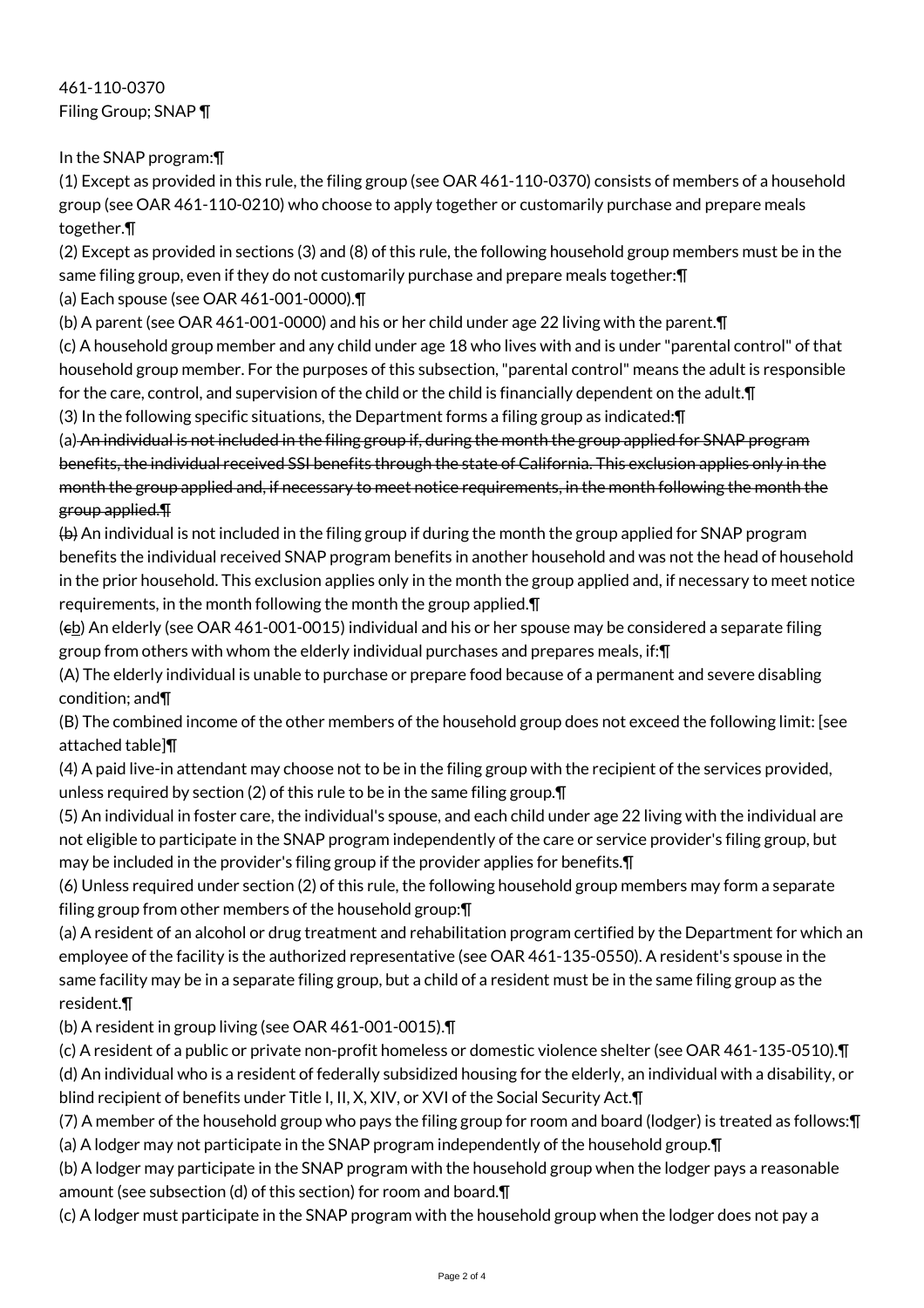reasonable amount for room and board.¶

(d) A reasonable amount is:¶

(A) An amount that equals or exceeds the Thrifty Food Plan for the individual and anyone in that individual's filing group (see OAR 461-155-0190(2)), if more than two meals per day are provided; or¶

(B) An amount that equals or exceeds two-thirds of the Thrifty Food Plan for the individual and anyone in the individual's filing group, if two or fewer meals per day are provided.¶

(8) A household group member is not included in the filing group, if the member is:¶

(a) A resident of a commercial boarding house; or¶

(b) An ineligible student, as defined in OAR 461-135-0570.¶

(9) A household group member may be included in two filing groups in the same month, if the member:¶

(a) Is a resident of a domestic violence shelter (see OAR 461-001-0000) or safe home (see OAR 461-001-0000); and¶

(b) Recently left the household group containing the member's abuser.¶

[see attached table]

Statutory/Other Authority: ORS 409.050, 411.060, 411.070, 411.816

Statutes/Other Implemented: ORS 409.010, 409.050, 411.060, 411.070, 411.816, 411.825, 411.837

RULE ATTACHMENTS DO NOT SHOW CHANGES. PLEASE CONTACT AGENCY REGARDING CHANGES.